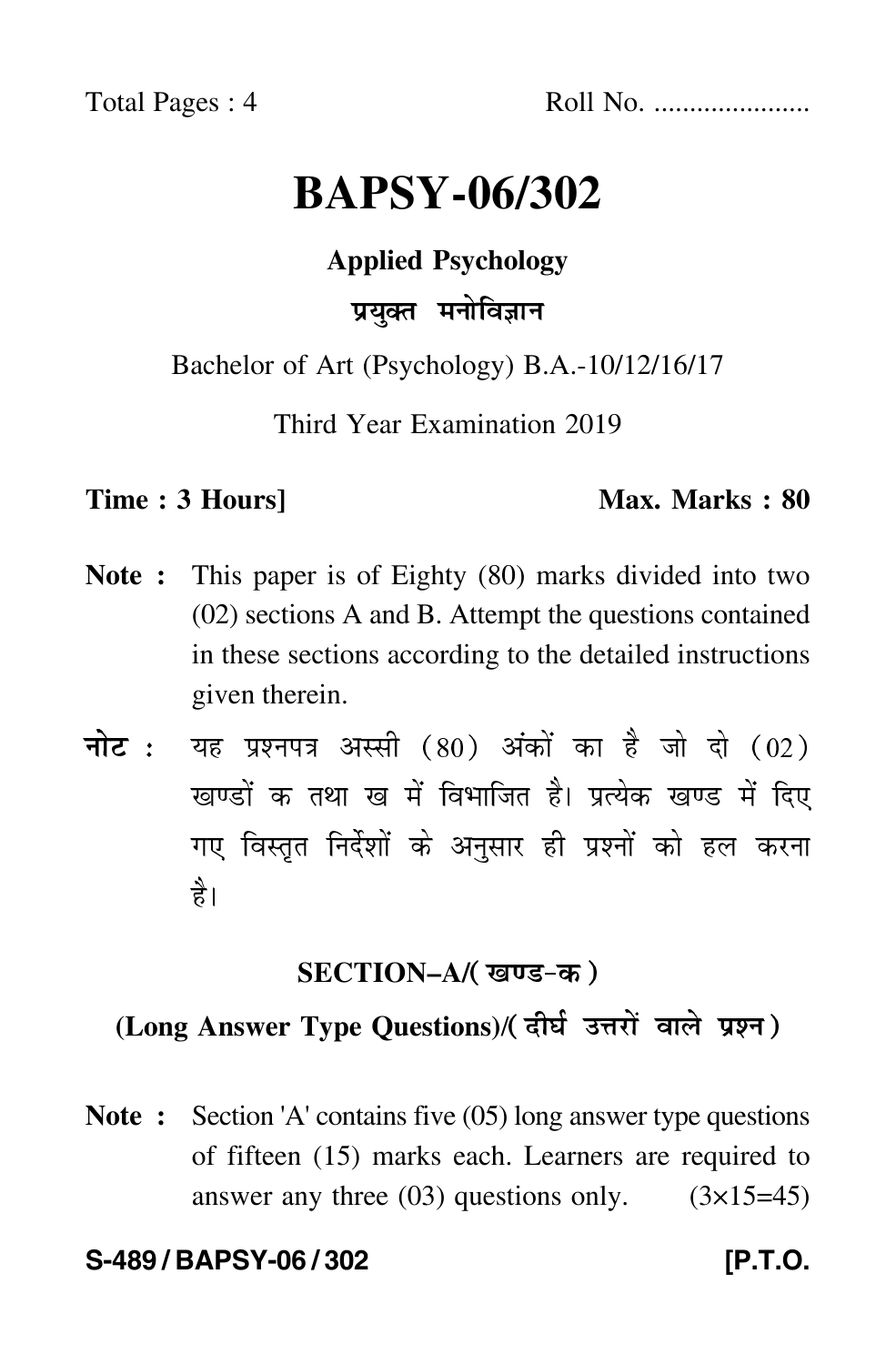- नोट : खण्ड 'क' में पाँच (05) दीर्घ उत्तरों वाले प्रश्न दिये गये हैं, प्रत्येक प्रश्न के लिए पन्द्रह (15) अंक निर्धारित हैं। शिक्षार्थियों को इनमें से केवल तीन प्रश्नों के उत्तर देना हैं।
- What is Applied Psychology? Describe the emerging trends 1. of Applied Psychology. व्यवहारिक मनोविज्ञान क्या है? व्यवहारिक मनोविज्ञान के उभरते क्षेत्र का वर्णन कीजिए।
- What do you mean by guidance? Describe the types of  $2.$ guidance. निर्देशन से आप क्या समझते है? निर्देशन के प्रकारों का वर्णन कीजिए।
- 3. Discuss the methods of imporving morale of the workers. कर्मचारियों के मनोबल को उन्नत बनाने की विधियों की विवेचना कीजिए।
- Define health Psychology. Describe the scope of health 4. Pschology. स्वास्थ्य मनोविज्ञान को परिभाषित कीजिए। स्वास्थ्य मनोविज्ञान क्षेत्र का वर्णन कीजिए।
- 5. What is happiness? Define the Hedonic and Eudaimoric happiness.

आनन्द किसे कहते है? हेडोनिक एवं यूडोमोनिक आनन्द को समझाइए।

S-489/BAPSY-06/302  $\sqrt{2}$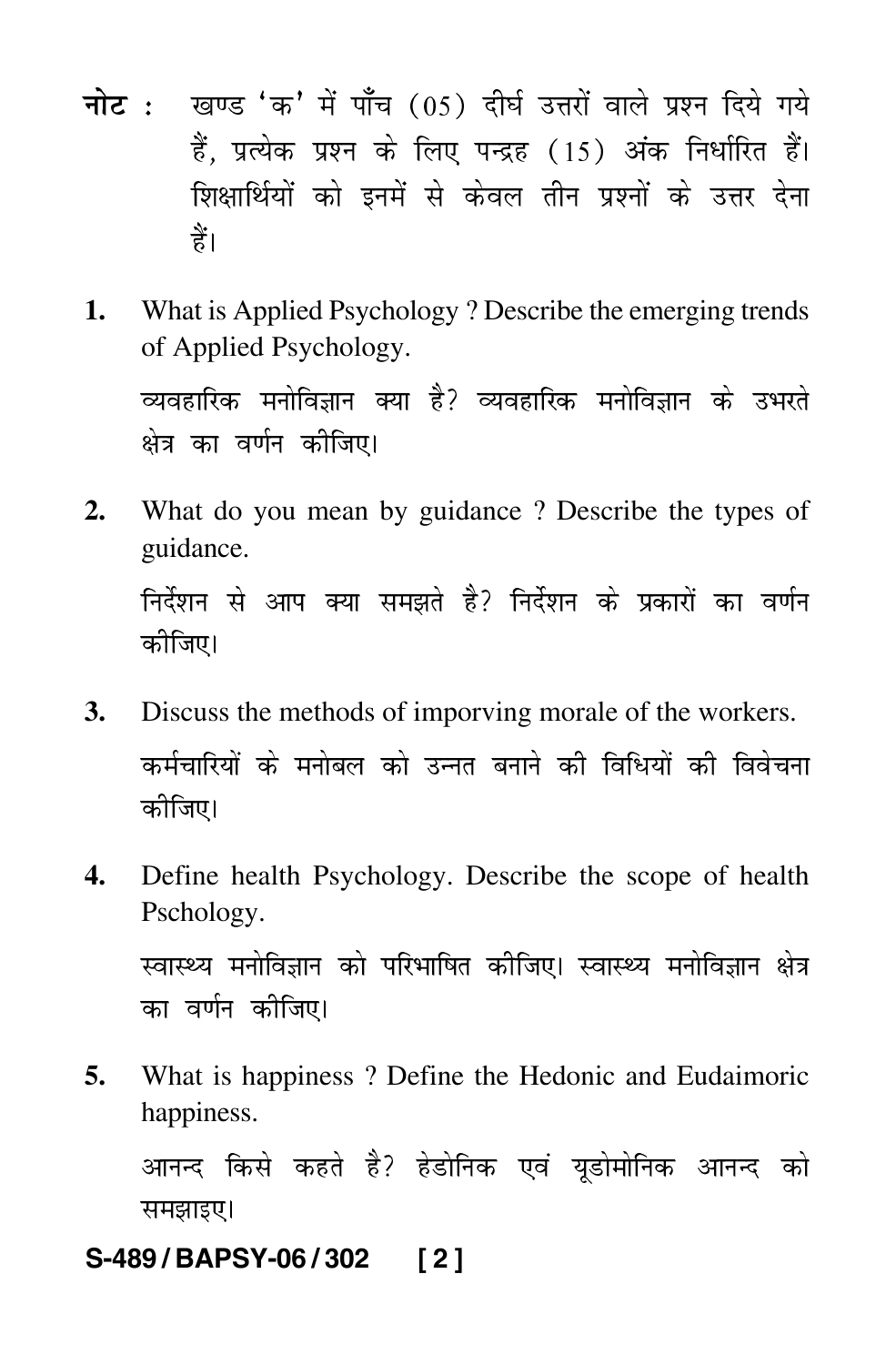## **SECTION–B/**

## (Short Answer Type Questions)/(लघु उत्तरों वाले प्रश्न)

**Note :** Section 'B' contains eight (08) short answer type questions of seven (07) marks each. Learners are required to answer any five (05) questions only.

 $(5 \times 7 = 35)$ 

- <mark>नोट</mark> : खण्ड 'ख' में आठ (08) लघु उत्तरों वाले प्रश्न दिये गये हैं, प्रत्येक प्रश्न के लिए सात (07) अंक निर्धारित हैं। शिक्षार्थियों को इनमें से केवल पाँच (05) प्रश्नों के उत्तर देने हैं।
- **1.** State the need of vocational guidance. व्यवसायिक निर्देशन की आवश्यकता बताइए।
- **2.** Why counselling is necessary ? परामर्श क्यों आवश्यक है?
- **3.** What is Scientific management ? वैज्ञानिक प्रबन्ध क्या है?
- **4.** Scope of Industrial Psychology. औद्यौगिक मनोविज्ञान के क्षेत्र।

#### **S-489 / BAPSY-06 / 302 [ 3 ] [P.T.O.**